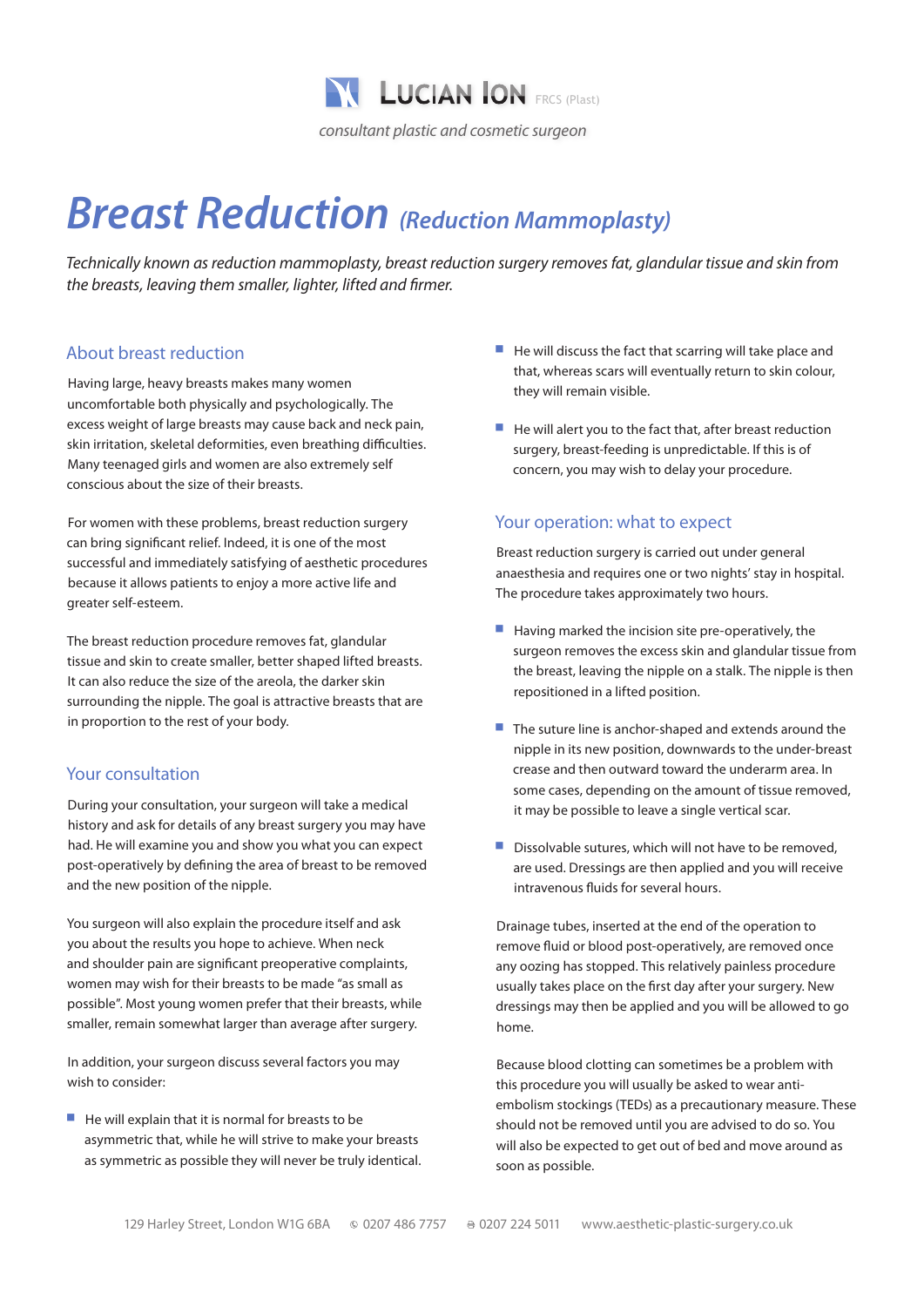

### After your surgery

Immediately after surgery your new breast size will be apparent, but you should understand that the final shape of your breasts will take around six months to emerge.

During your recovery period there are several things you should expect:

- $\blacksquare$  Following surgery your breasts will probably be uncomfortable, possibly painful. This is easily relieved, initially by injection and thereafter by taking two mild pain killing tablets such as Paracetamol or Co-dydramol as required. Aspirin must be avoided because it can promote bleeding.
- $\blacksquare$  Your dressings should be kept clean and dry for one to two weeks after surgery to allow healing to occur. A comfortable, well-fitted bra is also necessary for the first six weeks.
- $\blacksquare$  Bruising of the skin of your new breasts may occur and swelling of the breast tissue may cause them to appear larger than anticipated. However, this should improve markedly in two or three weeks and settle in two to three months. To help decrease swelling and bruising, you will be advised to take Arnica for one week prior to surgery and two weeks afterwards.
- $\blacksquare$  You should expect to feel tired for up to two weeks after your surgery. You may drive after the first week but do not return to vigorous exercise for at least three to four weeks.
- $\blacksquare$  Because you may need to continue to need dressings if healing is delayed it is best not to make any travel plans for a month or so.
- Delayed healing is more likely if you smoke tobacco or drink excess alcohol after surgery. The former, it uses the blood supply in the skin and the latter increases the risk of bruising and bleeding.
- $\blacksquare$  Your scars may initially be hard, red, raised and lumpy and can take up to eighteen months to become pale and flat. This will depend on your individual healing qualities. Firm pressure on your scars from a well fitting bra will help if this is a problem.
- $\blacksquare$  Numbness of the nipples and the surrounding skin is not uncommon in the early stages although many patients experience the return of sensation very quickly. The nipples are preserved on a stalk of breast tissue during your procedure and in the vast majority of cases they remain natural with normal contraction and relatively good sensitivity.
- $\blacksquare$  Very rarely the stalk of breast tissue will have inadequate blood vessels and part or even all of the nipple may die. This complication means that dressings over the nipple area may be required until natural healing occurs. After that it is possible to reconstruct the nipple in a secondary procedure should that be required.
- During your surgery your surgeon will take meticulous care to stop any bleeding points. Occasionally, however, a blood vessel will leak after the operation. If a significant collection of blood (haematoma) occurs it may be necessary to return to theatre. If a haematoma is minor, natural reabsorption will occur.
- $\blacksquare$  As in any surgery, there is a possibility of infection, but this is readily treated with antibiotics and/or dressings as required.
- $\blacksquare$  In some patients there is some minor loss of wound adhesion. This temporary complication results in a small scab which separates after a few weeks.